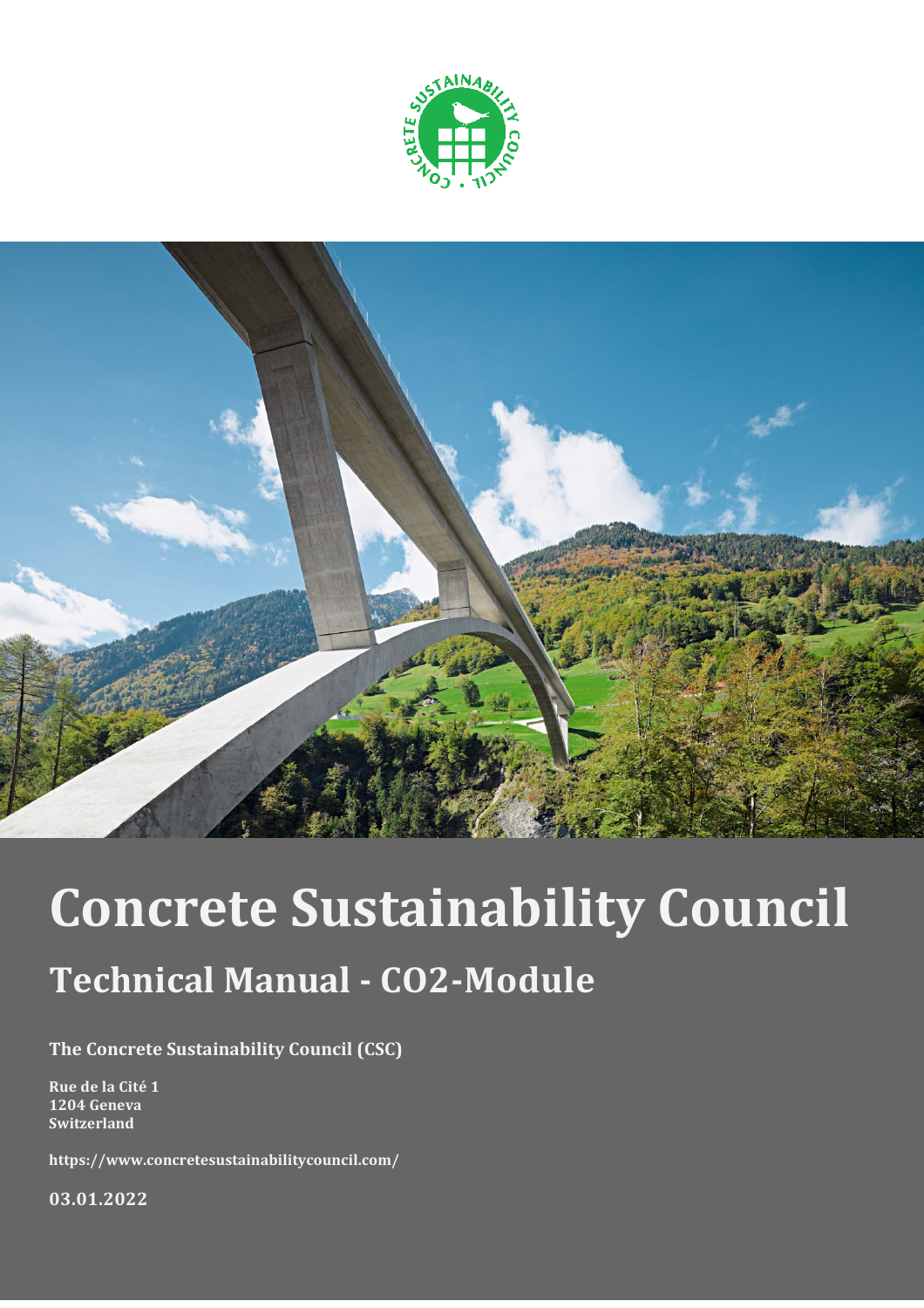

### <span id="page-1-0"></span>**Table of Contents**

| <b>Table of Contents</b>                |    |
|-----------------------------------------|----|
| Copyright                               |    |
| <b>CSC CO2-Module Introduction</b>      |    |
| <b>CO2-Module</b>                       | 6  |
| L1 - Responsible Sourcing               | 6  |
| L2 - Cement supply chain                |    |
| L3 - Monitoring of GHG emissions        | 8  |
| L4 - Quality management                 | 9  |
| L5 - Minimum CO2 reduction vs. baseline | 10 |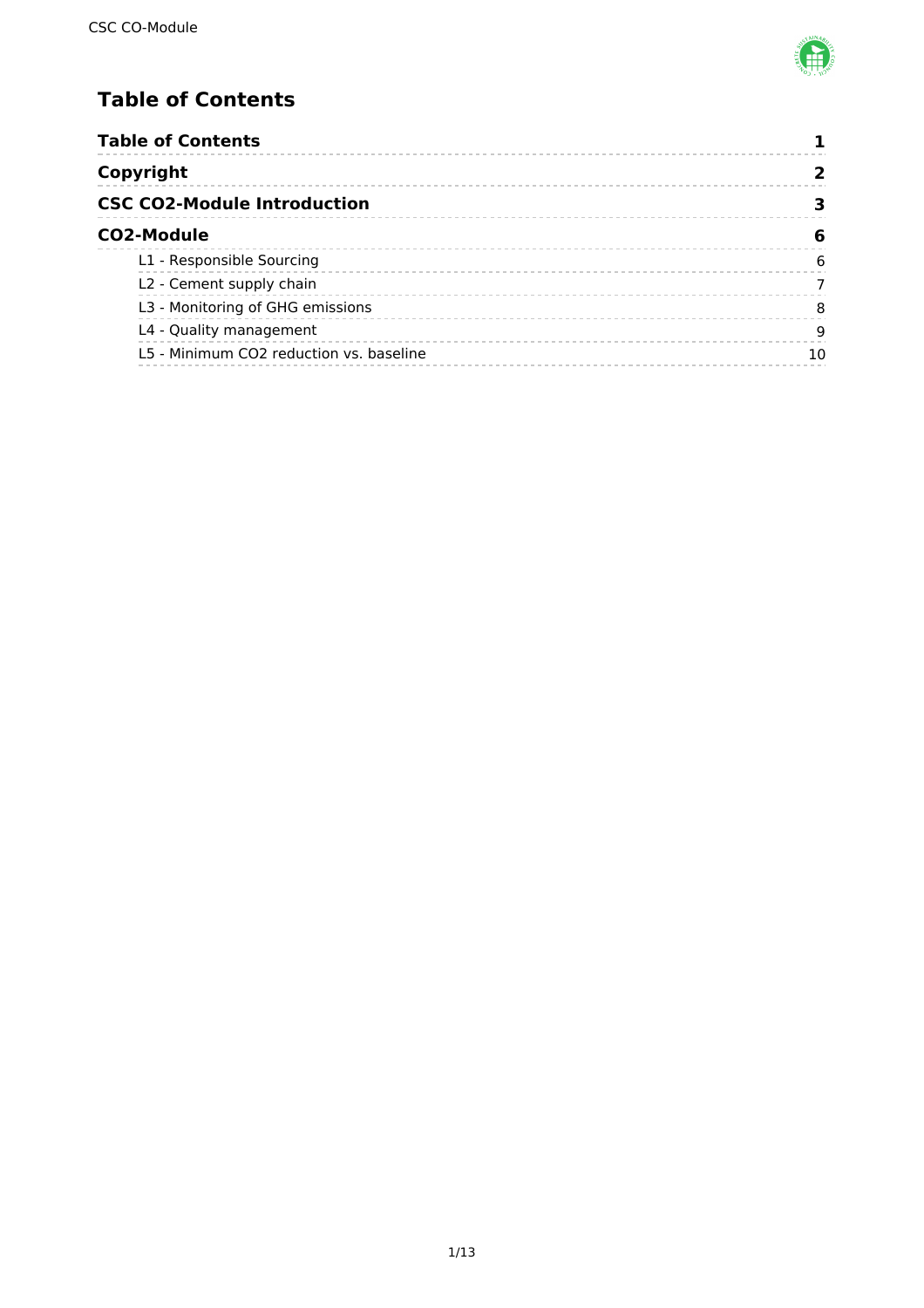

### <span id="page-2-0"></span>**Copyright**

Any and all intellectual property and other rights (including, but not limited to, registered or non-registered trademark rights, copyrights, database rights, inventions, patent rights, design rights, know-how, etc.) ("Intellectual Property Rights") attaching to the Concrete Sustainability Council (CSC) System shall remain with and belong to CSC.

As set hereof, the CSC Manual is protected by International copyright laws. Reproduction and distribution of parts or all its content without written permission of the Concrete Sustainability Council is prohibited.

©2021 Concrete Sustainability Council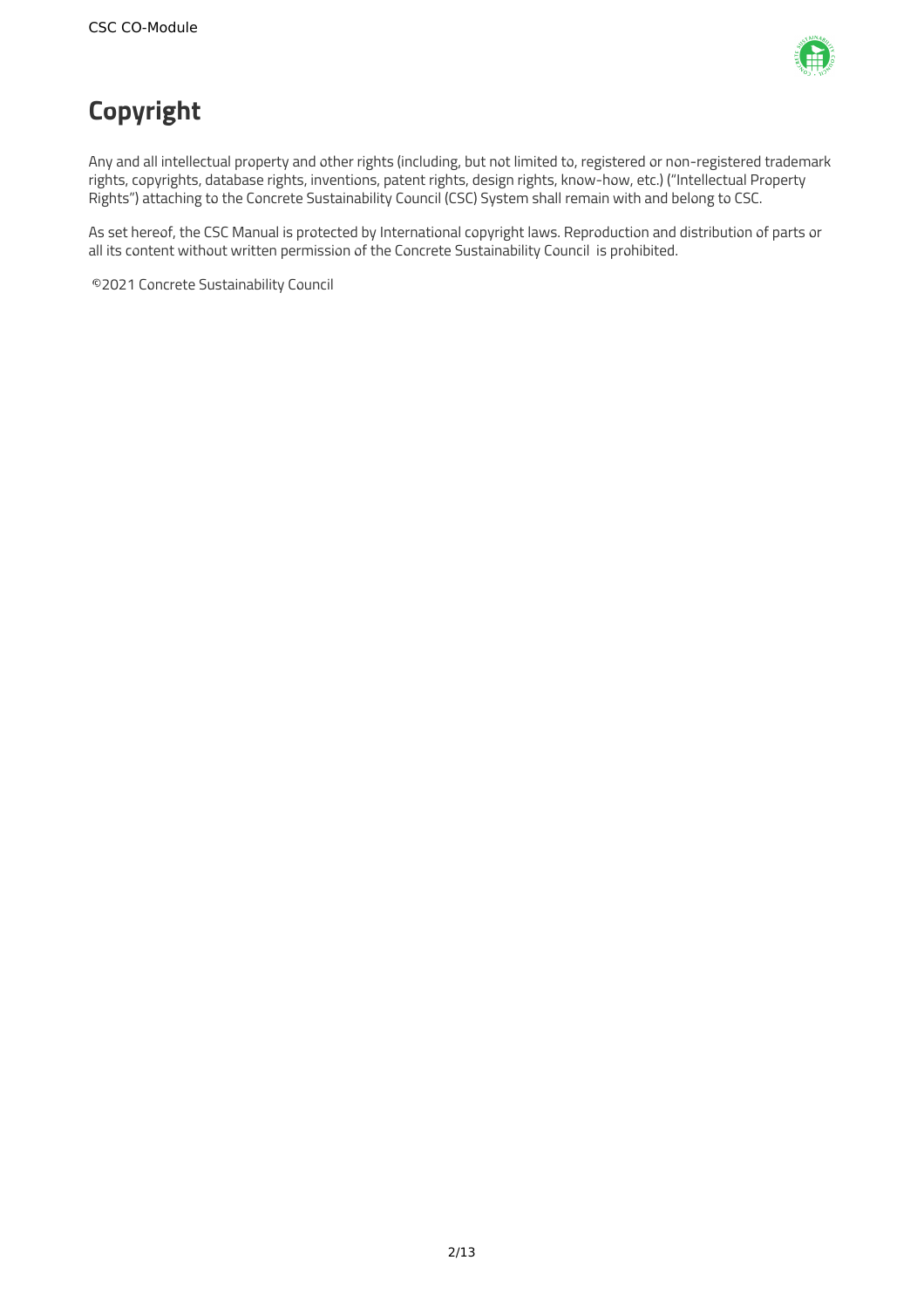

### <span id="page-3-0"></span>**CSC CO2-Module Introduction**

### **Welcome to the CSC CO2-Module**

The CSC CO2-Module is a voluntary product add-on to the main CSC-certificate for concrete.

The CSC CO2-Module

- aims at creating transparency and credibility
- can be used as a marketing tool for concrete to lead the low CO2 definition of concrete
- Is not an EPD, because it adds performance levels to material specific CO2 values in relation to a regional benchmark

### **Application**

The CSC CO2-Module can be obtained for a specific selection of concrete mix designs supplied by an already CSC certified (Silver or higher) concrete plant.

#### **Performance levels**

The CSC CO2-module can be obtained with one to four stars.

The color (Silver, Gold, Platinum) of the CSC CO2-Module is the color of the main CSC certificate held by the concrete plant supplying the low CO2-concrete.

### **Benchmarking**

The benchmarking consists of three elements

- 1. Setting the baseline
- 2. Reference calculation by the concrete plants
- 3. Benchmarking against the baseline

#### 1. Setting the baseline

The baselines for a given country/region are set by the Regional System Operator (RSO) in charge for this country/region:

- The baselines are set in clusters for strength classes there are no clusters for exposition class
- The RSO will determine an average mix design per strength class, e.g.
	- By getting representative mix designs from RSO members or
	- By average RMX EPDs and
	- Exchanging the average cement content for CEM I/OPC
- The average mix designs per strength class will be made publicly available

#### 2. Reference calculation by the concrete plants

The concrete plant has to provide a CO2-calculation for each concrete mix design to obtain the CSC CO2-module:

- The plant has to specify and store each concrete mix design under the CSC CO2-module in a comprehensible way
- The calculation has to follow locally accepted EPD standards
- The calculation has to be made with calculation tools accepted by the CSC
- For more details see the annex to the CSC CO2-Module manual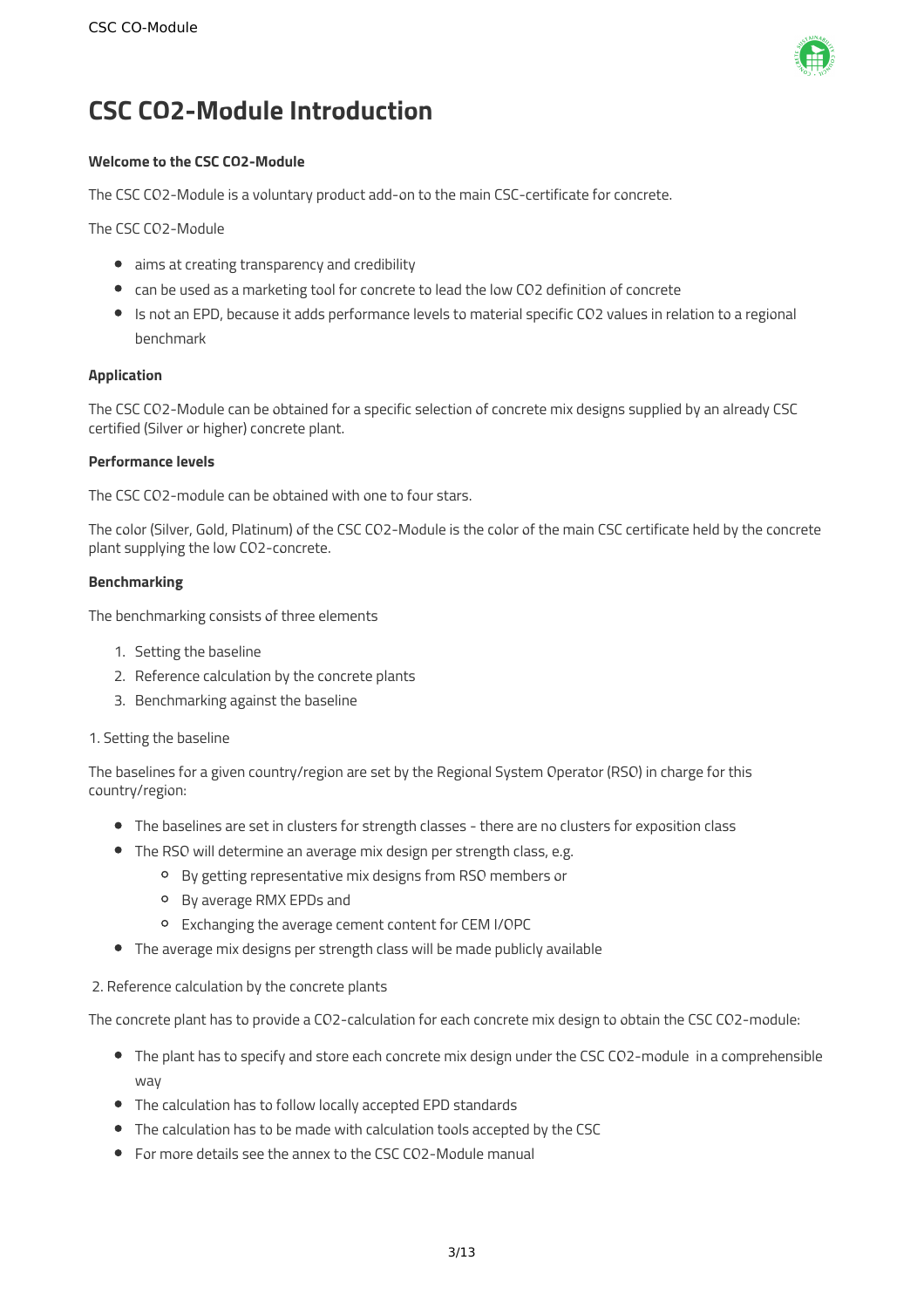

### 3. Benchmarking against the baseline

Each CO2-calculation for a concrete has to be benchmarked against the baseline of its respective strength class cluster.

- **•** Depending on the %age of CO2-reduction, a CO2 reduced concrete mix design can obtain one to four stars.
- For the required level of CO2-reduction for each star see the annex to the CSC CO2-Module manual.

#### **Certification process**

The verification of the reference calculation and the benchmarking will be verified by the CSC Certification Body (CB).

First time CO2-Module certification

- The correct CO2 calculation must be proven for at least one individual low CO2 concrete mix design to be potentially delivered from the concrete plant that is targeting to obtain a CSC CO2 module. This can be done by means of a valid EPD or by providing the CO2 calculation for a specific low CO2 concrete mix design with a distinctive identification number - including background calculations (e.g. transport distances) - generated by a CSC accepted EPD tool (see the annex)
- The CB must name the sample which has been assessed.
- The number of CSC CO2-Module stars granted corresponds to the highest reduction level as proven by the distinctive mix design.

### **Upgrades**

Higher achievement levels claimed at a later point in time need to be proven by an upgrade certification which follows the same rules as the first time certification.

### **Annual Assurance**

The management of the plant under certification confirms by means of an annual compliance declaration that

- the CO2-module has been issued only for the declared mix designs
- all calculations are in line with the CSC CO2-criteria
- The annual compliance declaration must come with a list of all CO2-Module deliveries of the previous year containing and include
	- Identification number
	- Concrete strength class
	- Volume supplied (per strength class or per mix design)
	- kg CO2/m3 (per strength class or per mix design)
	- CO2-Module performance (number of stars)
- The annual compliance declaration and the list of all CO2-Module deliveries must be uploaded to the CSC toolbox (per document upload, or per tool entry)

#### **Re-certification**

Full check by the CB upon a plant recertification (max. after 3 years), checking a number of 'n' representative samples

- n = 0.7 x square root of number of identification numbers delivered as low CO2 concrete
- $\bullet$  with a cap at nmax = 15
- $\bullet$  n to be mathematically rounded, but at least = 1
- The CB must list and name the samples which have been assessed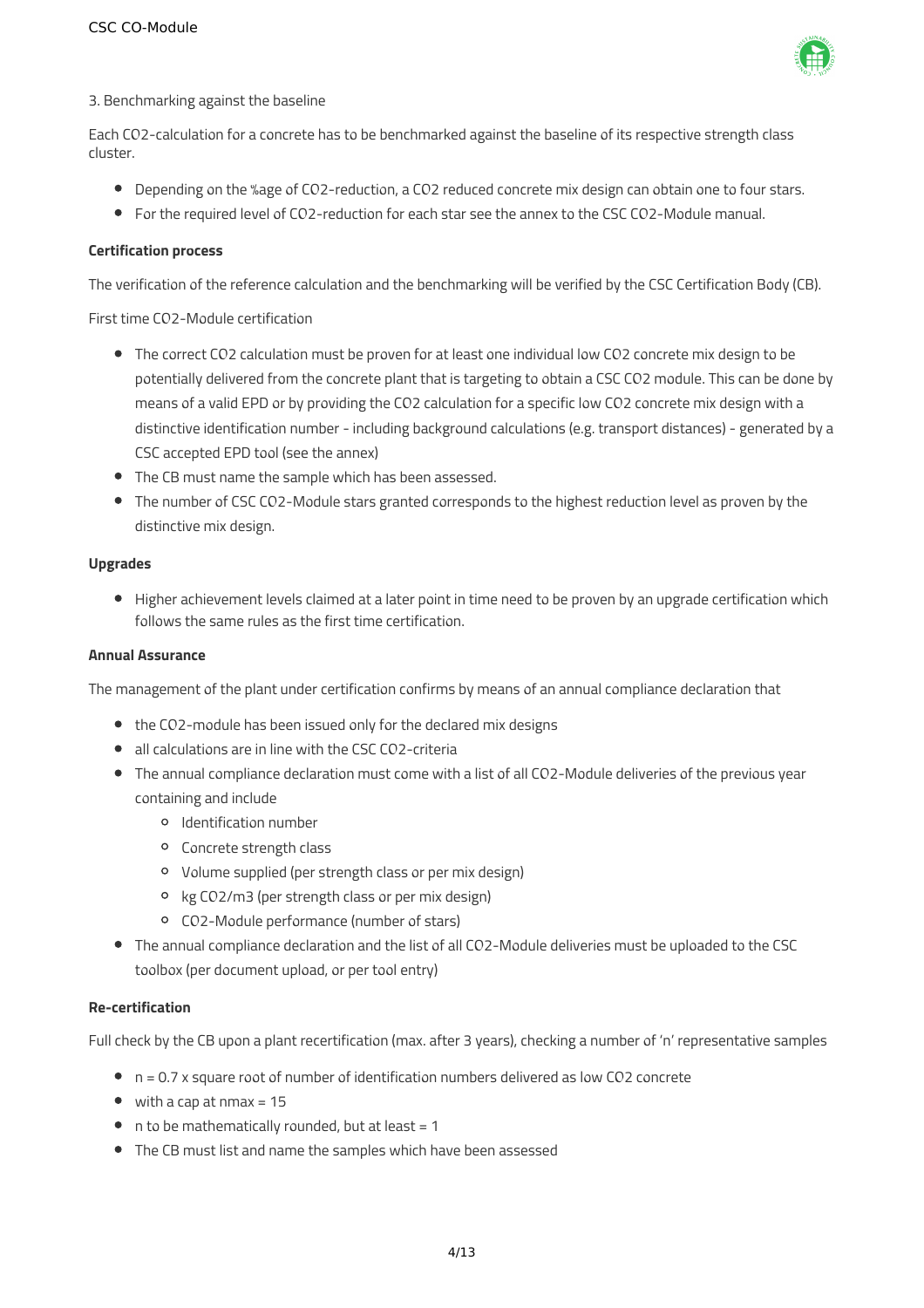

### **Quality assurance**

The CO2-module certification process must be performaed by a qualified expert of the CSC Certification Body.

The CB must nominate a qualified CO2-calculation expert with a proven track record, who will do the CO2-Module audit.

Sanctions will be imposed in case of certificate misuse (or fraud)

In case of falsely issued CSC CO2-Module certificates

- The CO2-modules of the plant will be waived
- All customers will have to be informed copy to the CSC and RSO
- A 2 years ban for the company from all further CSC CO2-Modules will be imposed.
- Further optional sanctions, to be approved by the CSC Grievance Committee, may apply.

In severe/repetition cases after written warning, the CSC Grievance Committee can irrevocably waive the entire plant certificate (CSC, CSC CO2-Module and CSC R-Module)

#### **Early calculation checks**

In case of significant doubts, the CSC can ask the CB to do a check of the calculations of a certain plant at any time. In case of no findings, the cost has to be paid by the CSC. In case of findings, the cost has to be paid by the plant.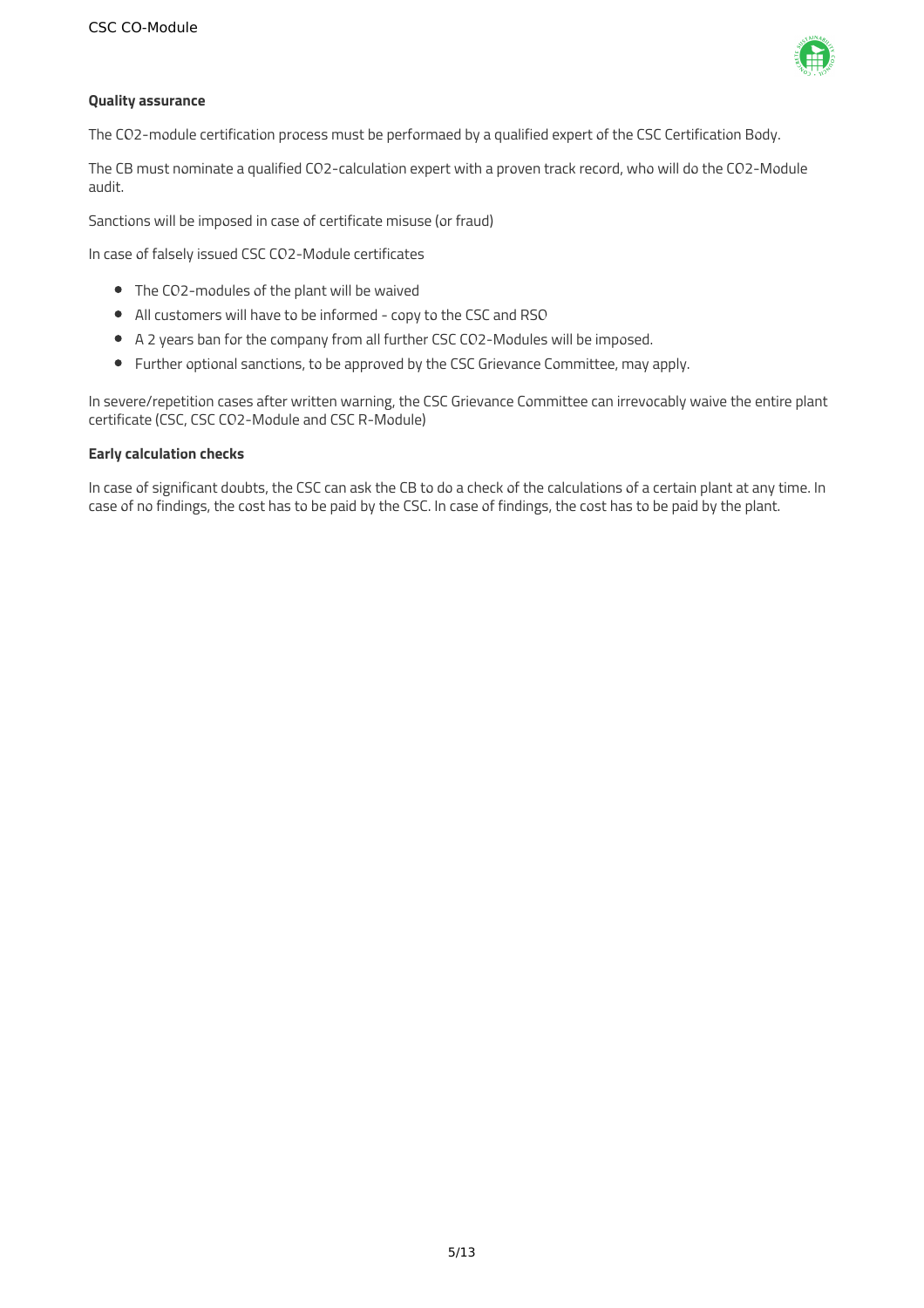

### <span id="page-6-0"></span>**CO2-Module**

### <span id="page-6-1"></span>**L1 - Responsible Sourcing**

### **Aim**

To ensure that responsible sourcing is appropriately addressed.

### **Total points achievable for this credit**

**Concrete:** This credit is a prerequisite for obtaining the CSC R-Module. No points can be achieved for this credit.

### L1.01 CSC Certification

**Criterium Type** Plant

**Points achievable for this criterion**

**Concrete:** 0 points

The concrete plant is CSC certified at the level Silver or higher.

**Required evidence** CSC certificate at the level Silver or higher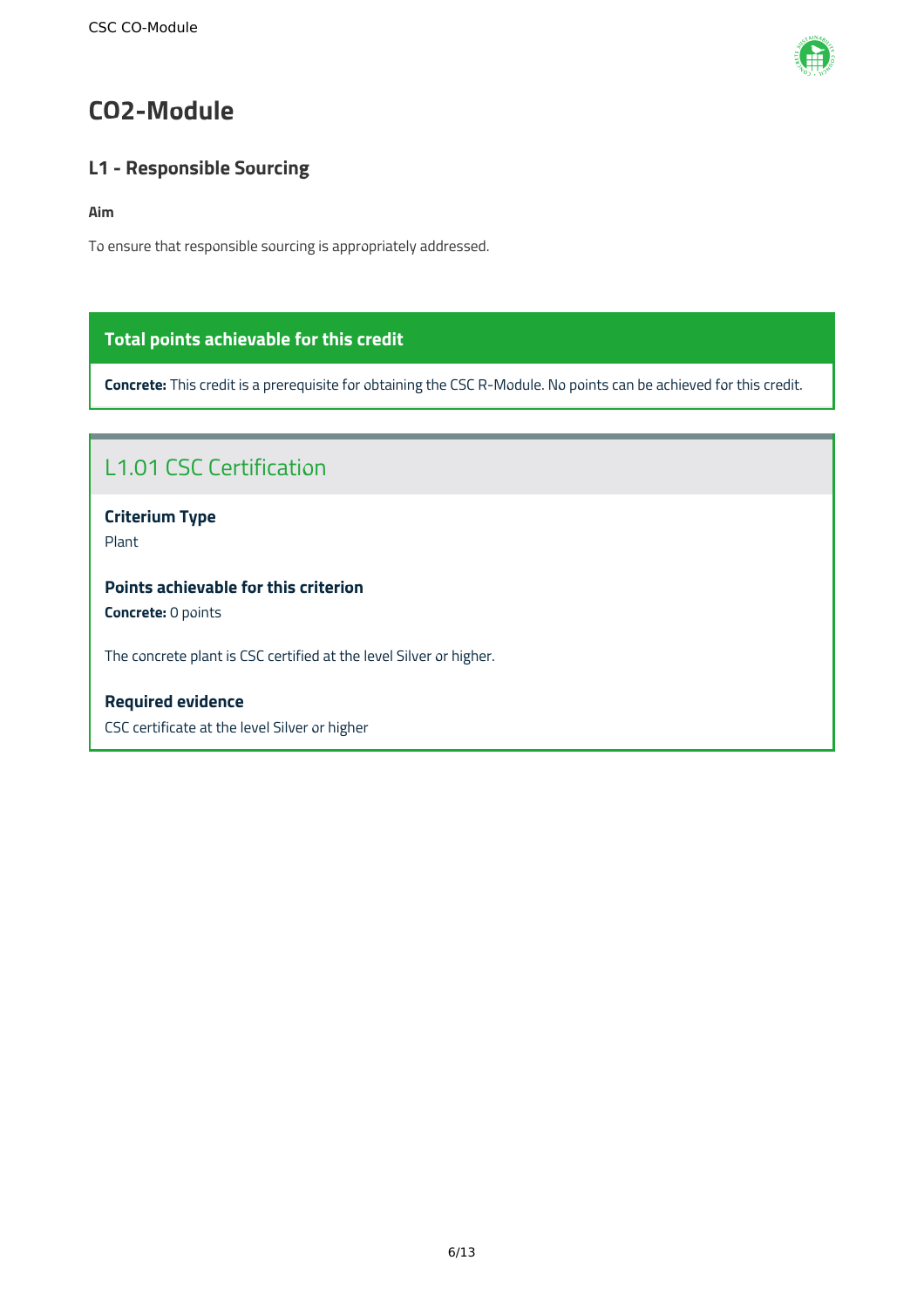

### <span id="page-7-0"></span>**L2 - Cement supply chain**

**Aim**

Ensure the use of sustainable and responsible sourced cement.

### **Total points achievable for this credit**

**Concrete:** This credit is a prerequisite for obtaining the CSC R-Module. No points can be achieved for this credit.

### L2.01 Supply chain coverage and CSC supplier certificate

### **Criterium Type**

Plant

### **Points achievable for this criterion**

**Concrete:** 0 points

The concrete plant must provide evidence for a cement supply chain coverage of at least 75%. The coverage is proven by the respective mass of cement supplied from producers holding a CSC certificate at the level "Bronze" or higher. No points can be achieved.

### **Required evidence**

Supply chain report showing supply chain coverage of >= 75% (See C1 of the parent assessment).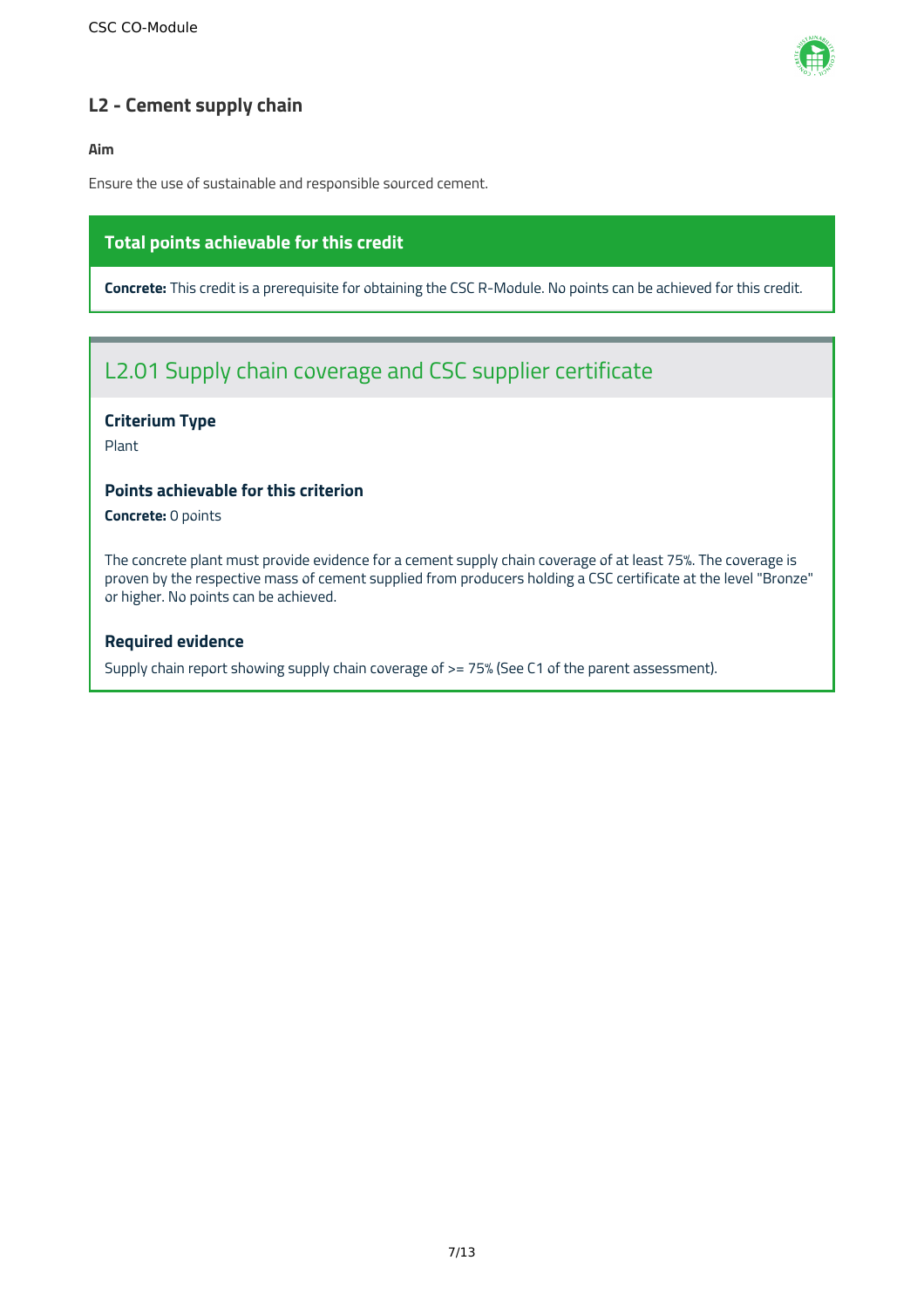

### <span id="page-8-0"></span>**L3 - Monitoring of GHG emissions**

### **Aim**

To the monitoring of Greenhouse Gas (GHG) emissions.

### **Total points achievable for this credit**

**Concrete:** This credit is a prerequisite for obtaining the CSC R-Module. No points can be achieved for this credit.

### L3.01 Monitoring of GHG emissions

### **Criterium Type**

Plant

### **Points achievable for this criterion**

**Concrete:** 0 points

The Plant monitors its relevant GHG emissions, i.e. GHG emissions relating to own operations and concrete delivery.

### **Required evidence**

Extract of the monitoring results and the related GHG emission calculations OR Criterion E3.02 of the plant's CSC "mother certificate" is fulfilled.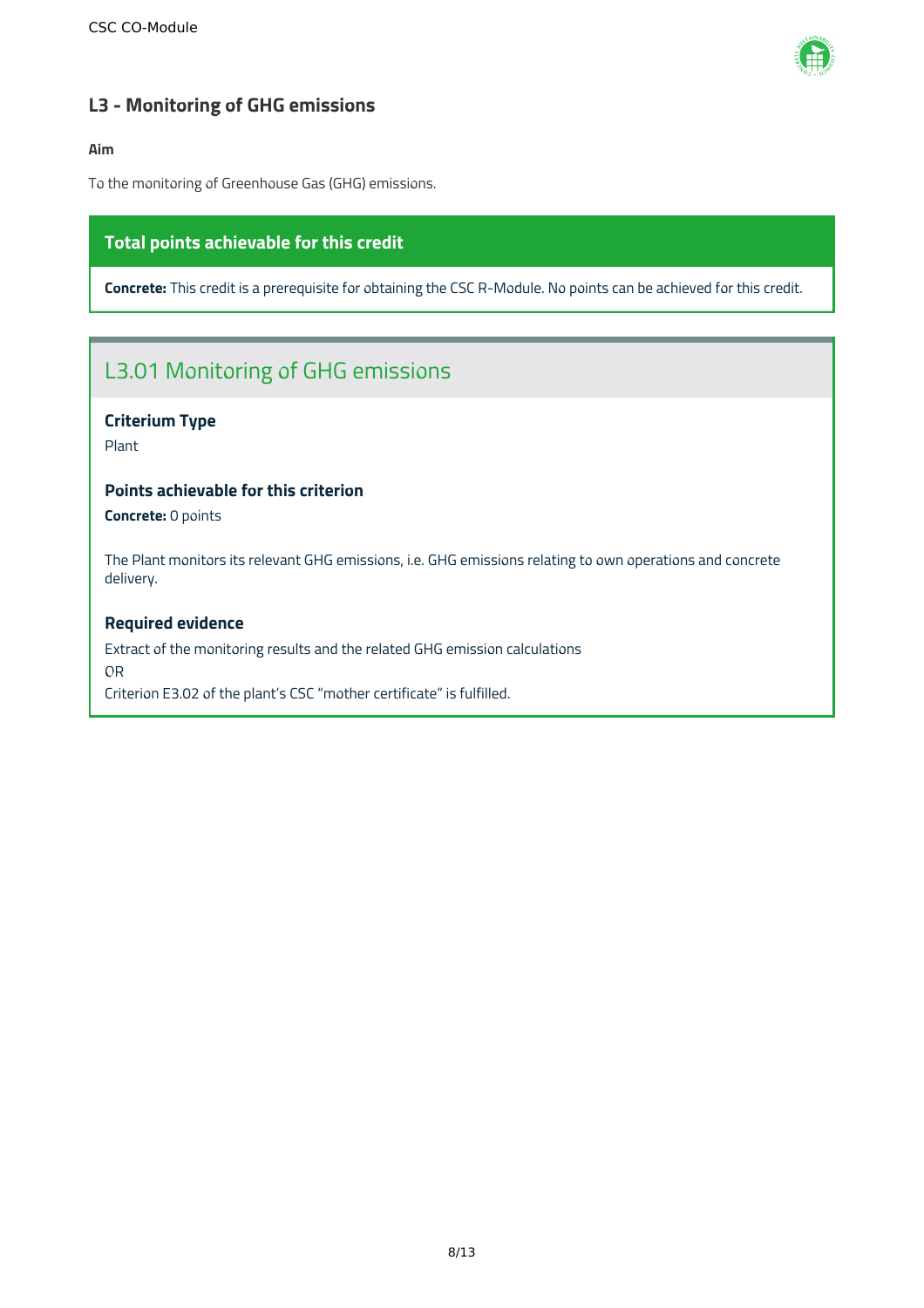

### <span id="page-9-0"></span>**L4 - Quality management**

**Aim**

To ensure that all Low CO2-materials meet the relevant quality standards.

### **Total points achievable for this credit**

**Concrete:** This credit is a prerequisite for obtaining the CSC R-Module. No points can be achieved for this credit.

### L4.01 Quality management system (QMS)

### **Criterium Type**

Plant

### **Points achievable for this criterion**

**Concrete:** 0 points

The company has a documented quality management system in place, see the annex.

### **Required evidence**

CSC certificate version 2.1 or later at the level Silver or higher OR Validation by the auditor that the company has a documented quality management system.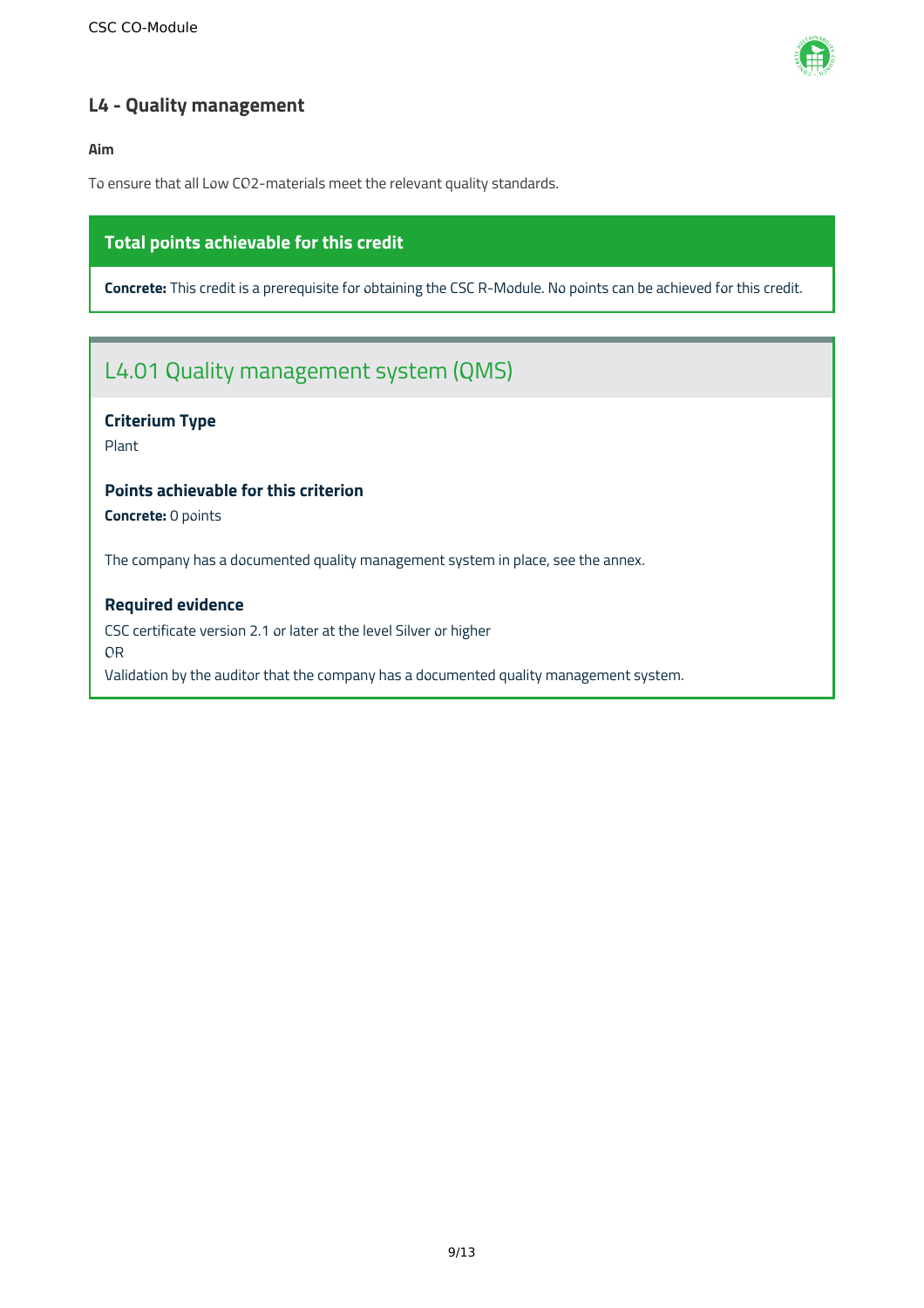

### <span id="page-10-0"></span>**L5 - Minimum CO2 reduction vs. baseline**

### **Aim**

To ensure that a minimum CO2 reduction of the Low CO2-materials is achieved.

### **Total points achievable for this credit**

**Concrete:** This credit is a prerequisite for obtaining the CSC R-Module. No points can be achieved for this credit.

### L5.01 Minimum CO2 reduction vs. baseline (Level 1)

### **Criterium Type**

Plant

### **Points achievable for this criterion**

**Concrete:** 0 points

The CO2 reduction vs. the valid baseline (see the annex) has to be declared for each individual concrete delivery in an appropriate manner (see the annex).

For the minimum CO2 reduction level of the low CO2 material eligible to obtain the CSC CO2 Module-certification in a given performance class, see the annex.

For calculation methods, CSC accepted tools, data upload, labelling and data validation / verification, see the annex.

### **Required evidence**

Exemplary sample check of a selection of concrete mix design protocols for concrete supplied carrying the CSC CO2-module certificate (**Level 1**).

The following information of each mix-designs covered by the CO2-module needs to be uploaded in the CSC Toolbox:

- Distinctive identification number
- CO2 emission value
- Number of stars claimed

CO2 reduction class to be confirmed by the delivery slip or a producer confirmation with reference to the delivery slip

### **AND**

in case of first time certification:

CO2 calculation for at least one individual low CO2 concrete mix design to to be potentially delivered from the concrete plant that is targeting to obtain a CSC CO2 module. The highest targeted CO2 reduction class is decisive

### **AND**

Annual compliance declaration by the management (see the annex)

### **OR**

Automatically achieved if evidence for Level 2 (L5.02), 3 (L5.03) or 4 (L5.04) is provided.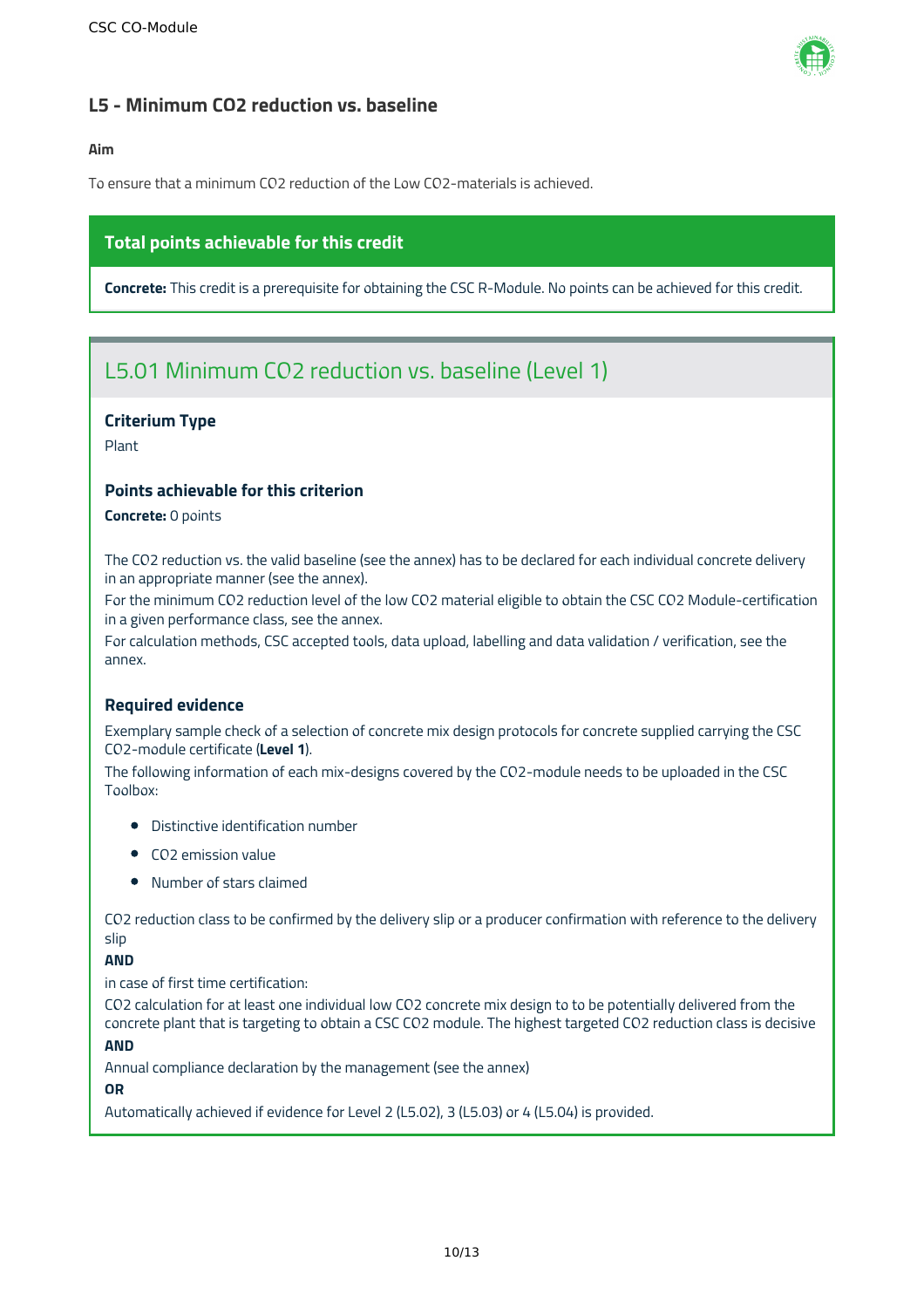

### **Criterium Type**

Plant

### **Points achievable for this criterion**

### **Concrete:** 0 points

The CO2 reduction vs. the valid baseline (see the annex) has to be declared for each individual concrete delivery in an appropriate manner (see the annex).

For the minimum CO2 reduction level of the low CO2 material eligible to obtain the CSC CO2 Module-certification in a given performance class, see the annex.

For calculation methods, CSC accepted tools, data upload, labelling and data validation / verification, see the annex.

### **Required evidence**

Exemplary sample check of a selection of concrete mix design protocols for concrete supplied carrying the CSC CO2-module certificate (**Level 2**).

The following information of each mix-designs covered by the CO2-module needs to be uploaded in the CSC Toolbox:

- Distinctive identification number
- CO2 emission value
- Number of stars claimed

CO2 reduction class to be confirmed by the delivery slip or a producer confirmation with reference to the delivery slip

**AND**

in case of first time certification:

CO2 calculation for at least one individual low CO2 concrete mix design to to be potentially delivered from the concrete plant that is targeting to obtain a CSC CO2 module. The highest targeted CO2 reduction class is decisive

### **AND**

Annual compliance declaration by the management (see the annex)

#### **OR**

Automatically achieved if evidence for Level 3 (L5.03) or 4 (L5.04) is provided.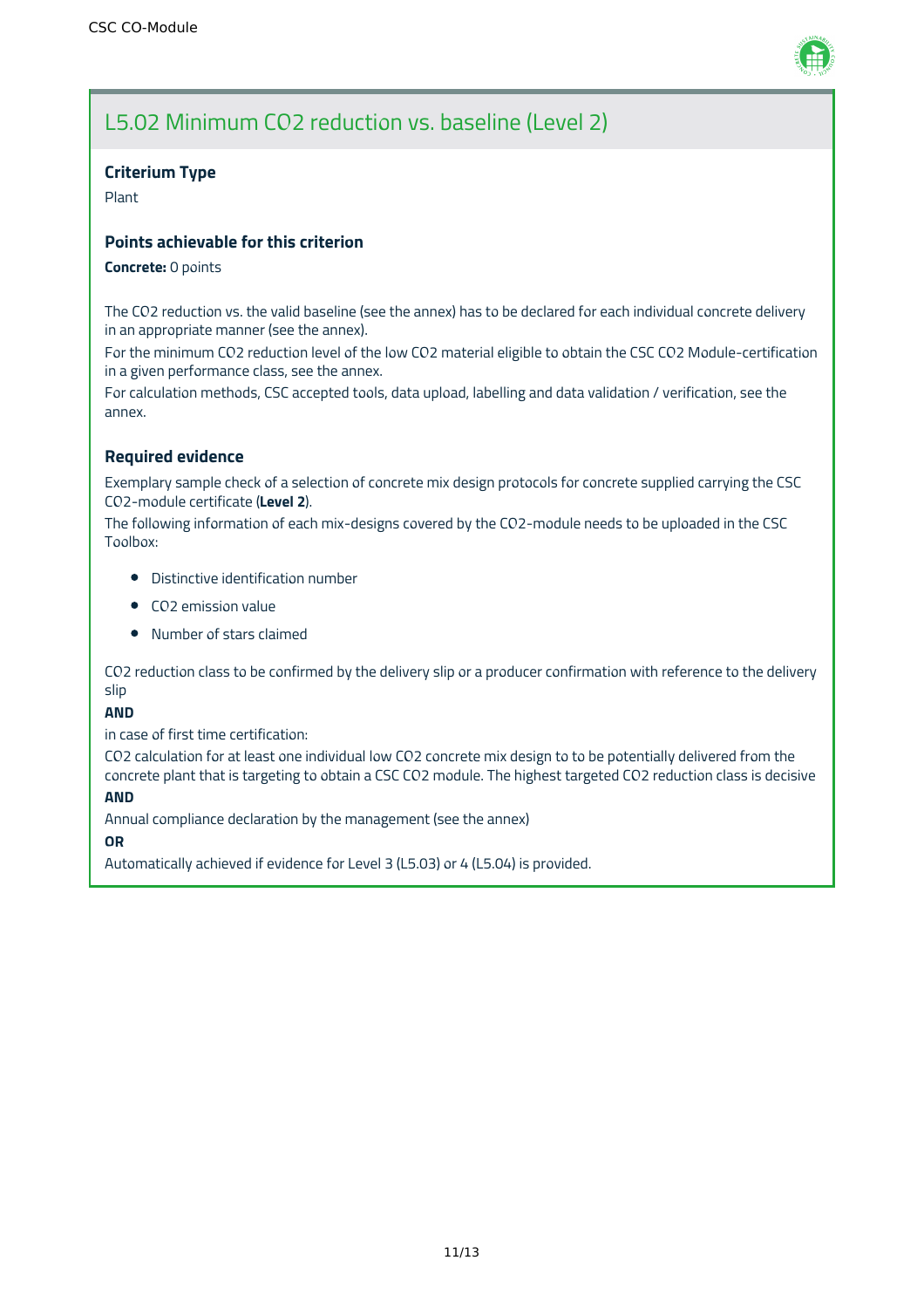

### **Criterium Type**

Plant

### **Points achievable for this criterion**

### **Concrete:** 0 points

The CO2 reduction vs. the valid baseline (see the annex) has to be declared for each individual concrete delivery in an appropriate manner (see the annex).

For the minimum CO2 reduction level of the low CO2 material eligible to obtain the CSC CO2 Module-certification in a given performance class, see the annex.

For calculation methods, CSC accepted tools, data upload, labelling and data validation / verification, see the annex.

### **Required evidence**

Exemplary sample check of a selection of concrete mix design protocols for concrete supplied carrying the CSC CO2-module certificate (**Level 3**).

The following information of each mix-designs covered by the CO2-module needs to be uploaded in the CSC Toolbox:

- Distinctive identification number
- CO2 emission value
- Number of stars claimed

CO2 reduction class to be confirmed by the delivery slip or a producer confirmation with reference to the delivery slip

**AND**

in case of first time certification:

CO2 calculation for at least one individual low CO2 concrete mix design to to be potentially delivered from the concrete plant that is targeting to obtain a CSC CO2 module. The highest targeted CO2 reduction class is decisive

### **AND**

Annual compliance declaration by the management (see the annex)

#### **OR**

Automatically achieved if evidence for Level 4 (L5.04) is provided.